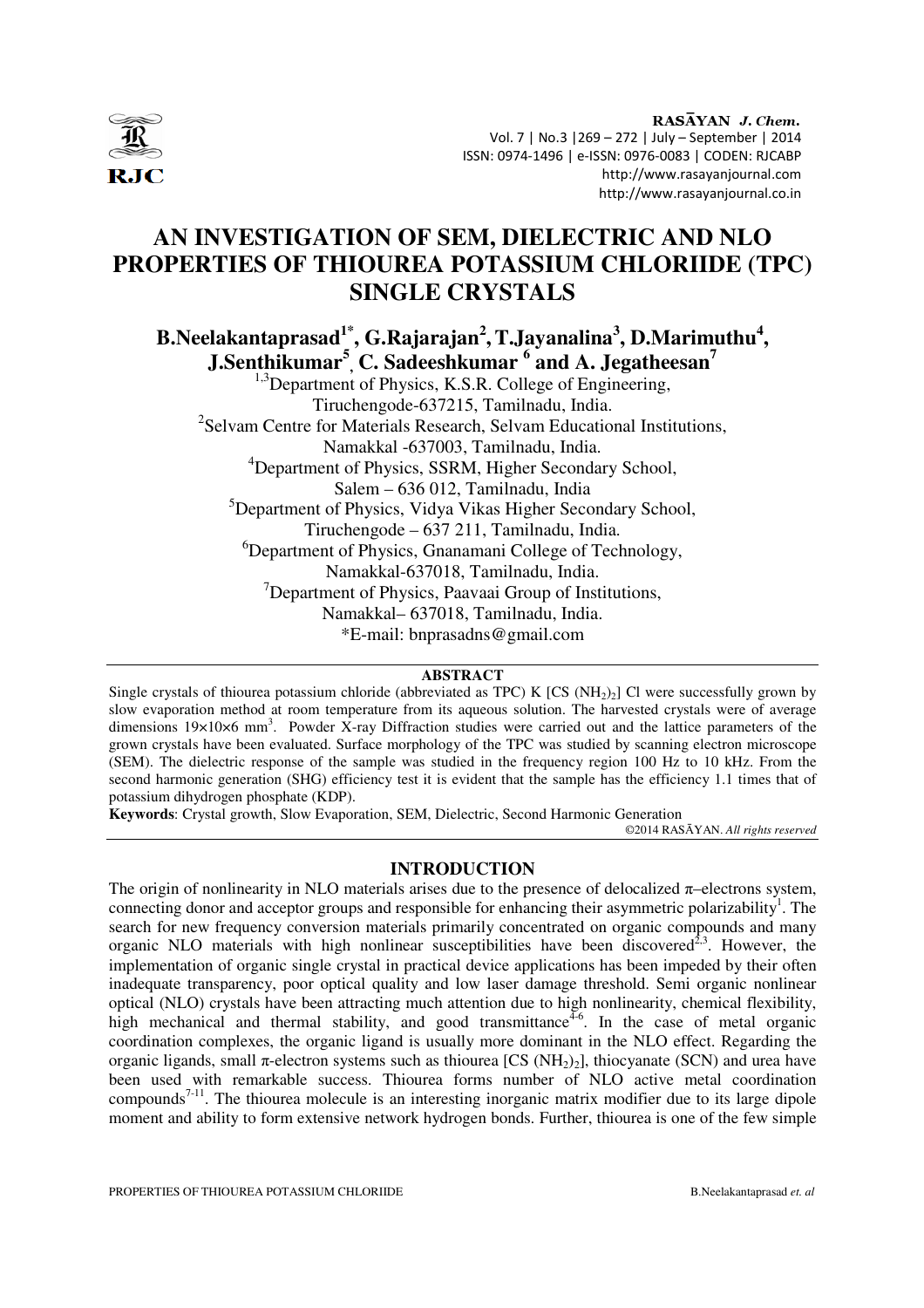#### RASAYAN J. Chem. Vol. 7 | No.3 |269 – 272 | July – September | 2014

organic compounds with high crystallographic symmetry. It crystallizes in the rhombic bipyramidal division of rhombic system and acts as a good ligand. The centro symmetric thiourea molecule, when combined with inorganic salt yields noncentro symmetric complexes, which have the NLO properties<sup>12</sup>. In the present investigation, an alkali metal halide potassium chloride has been added to thioura in the ratio 1:1 and from the obtained product, single crystals of thiourea potassium chloride (TPC) were grown. The grown crystal was subjected to various characterization techniques.

# **EXPERIMENTAL**

## **Synthesis and crystal growth**

Thiourea and potassium chloride (E. Merck) were mixed in a stoichiometric ratio of 1:1 in doubly distilled water and then stirred continuously for 6 hours for homogenization. The chemical reaction is as follows-

$$
KCl + [CS (NH2)2] \rightarrow K [CS (NH2)2] Cl
$$

The obtained product was purified by the repeated recrystallization process. The complete dissolved solution was filtered using micro filter paper and taken in a Petri dish. It was optimally closed using a perforated polythene paper and kept in undisturbed conditions. The solution was allowed to evaporate at room temperature. After a growth period of 35 days, a well developed TPC single crystal of dimension 19×10×6 mm<sup>3</sup> was harvested and the photograph of as grown single crystal is presented in Fig.-1.

#### **Powder XRD Analysis**

#### **RESULTS AND DISCUSSION**

Powder X ray diffraction studies of the TPC were carried out using PANalytical, XPert PRO powder Xray diffractometer employing CuKα radiation (λ = 1.5418 Å) radiation at room temperature with a scanning speed of 1<sup>o</sup>/ min and a scanning range of 10 degree to 60 degree. The lattice parameter values of TPC were calculated as a=5.214 Å, b=7.342 Å, c=8.401 Å and  $\alpha = \beta = \gamma = 90^\circ$ . From the lattice parameters it is clear that the TPC crystal belongs to orthorhombic structure. The powder X-ray diffraction pattern of TPC is shown in Figure-1. Well-defined Bragg peaks obtained at specific 2θ angles indicating that the crystals are ordered.



Fig-1: Photograph and XRD spectra of TPC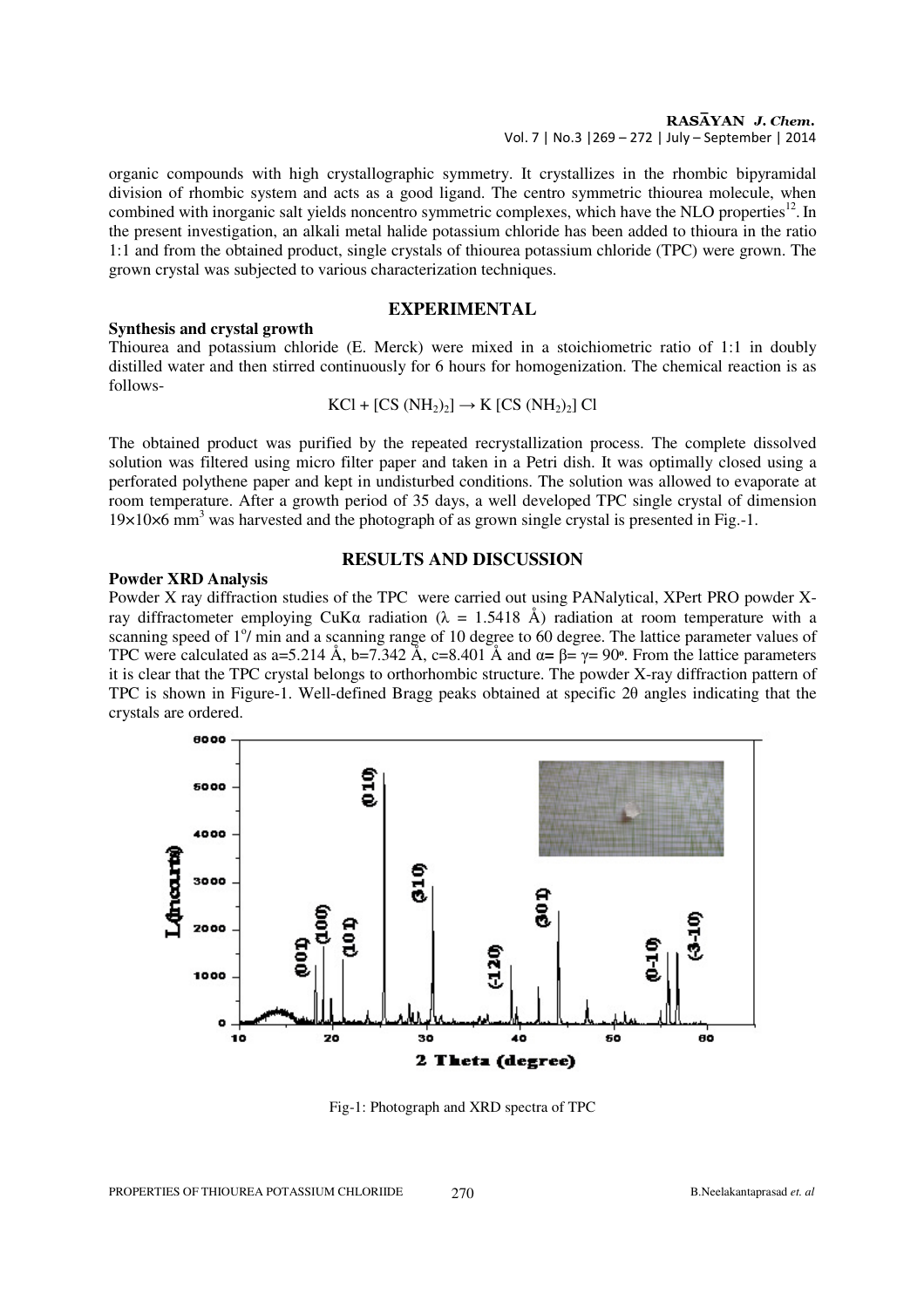

Fig-2: SEM Images of TPC

# **SEM Analysis**

In order to analyse the nature and surface morphology of the grown crystal, SEM analysis was employed. Scanning Electron Microscope studies for TPC single crystals were carried out using FEI Quanta 200 SEM**.** Since the organic materials are non-conducting in nature, carbon coating should be done for 10 s before subjecting the TPC crystal surface to electron beam. The SEM images of TPC crystal were taken into different magnifications and are shown in Fig-2 and it depicts the surfaces of as grown crystal. It is observed that the surface of the TPC crystals appears as smooth.



# **Dielectric Studies**

Fig-3: Temperature dependence of dielectric constant

The dielectric constant for TPC was measured using Agilent 4284-A LCR meter. The dimensions of the samples used were  $5x4x3$  mm<sup>3</sup>. Two opposite surfaces across the breadth of the sample were treated with good quality silver paste in order to obtain good ohmic contact. By using the LCR meter, the capacitance of these crystals was measured for the frequencies100 Hz, 1 kHz and 10 kHz at various temperatures ranging from 40 to 150 ◦C. The dielectric constant of the grown crystals was calculated by using the relation

$$
\epsilon_{\rm r} = C_{\rm c}\,/\,C_{\rm a}
$$